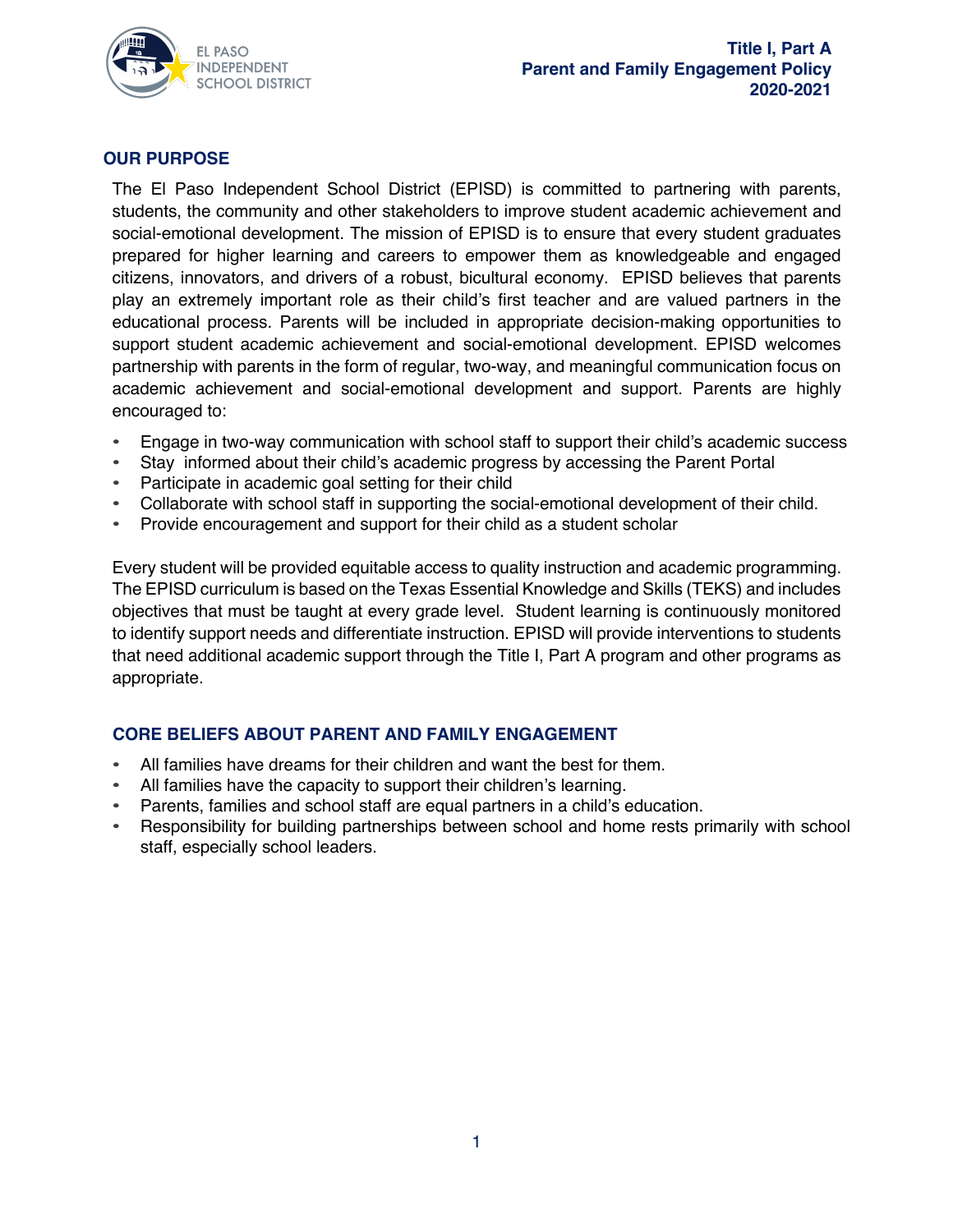

# **EVERY STUDENT SUCCEEDS ACT REQUIREMENTS**

The El Paso Independent School District (EPISD) will implement the following Every Student Succeeds Act as required:

- 1) Conduct a meaningful consultation with parents of participating children to implement programs, activities, and procedures for the involvement of parents at all of its Title I, Part A schools.
- 2) Develop jointly with, agree on with, and distribute to parents of participating children the District's written Parent and Family Engagement Policy. EPISD will incorporate this policy into the District's plan.
- 3) Provide technical assistance for all of its Title I, Part A schools to develop jointly with parents the school's written Parent and Family Engagement Policy including the School-Parent Compact.
- 4) Provide the coordination, technical assistance, and other support necessary to assist its Title I, Part A schools in planning and implementing effective parent involvement activities to improve student academic achievement and school performance.
- 5) Support its Title I, Part A schools to build the schools' and parents' capacity for active parental involvement and promoting parenting skills and family literacy to improve academic achievement.
- 6) Coordinate and integrate parental involvement strategies for the Title I, Part A program with parental involvement strategies under other programs when feasible.
- 7) Collaborate with parents to conduct an annual evaluation of the content and effectiveness of the Parent and Family Engagement Policy and its program in improving the academic quality of its Title I, Part A schools. EPISD will use the findings of such evaluation to design strategies for more effective parental involvement and to revise, if necessary, the parental involvement policies.
- 8) Identify any barriers to greater participation by parents in activities of participating children at its Title I, Part A schools with particular attention to parents who are economically disadvantaged, are disabled, have limited English proficiency, have limited literacy, or are of any racial or ethnic minority background.
- 9) Ensure that all parent notifications and school reports will be in an understandable and uniform format and to the extent practicable, in a language that parents can understand.

### **PARENT AND FAMILY COLLABORATION IN DEVELOPING THE POLICY**

All school and district activities will promote and encourage meaningful parent and family engagement. EPISD will conduct Family Focus Groups to collaborate with parents and other stakeholders about the policy. Family Focus Groups will consist of volunteers such as parents, guardians, campus parent engagement liaisons and/or other campus staff members, administrators, members of the community and central office staff to update the District Parent and Family Engagement Policy. The goal is to provide opportunities for parent and family participation in the decision-making process regarding the Title I, Part A program.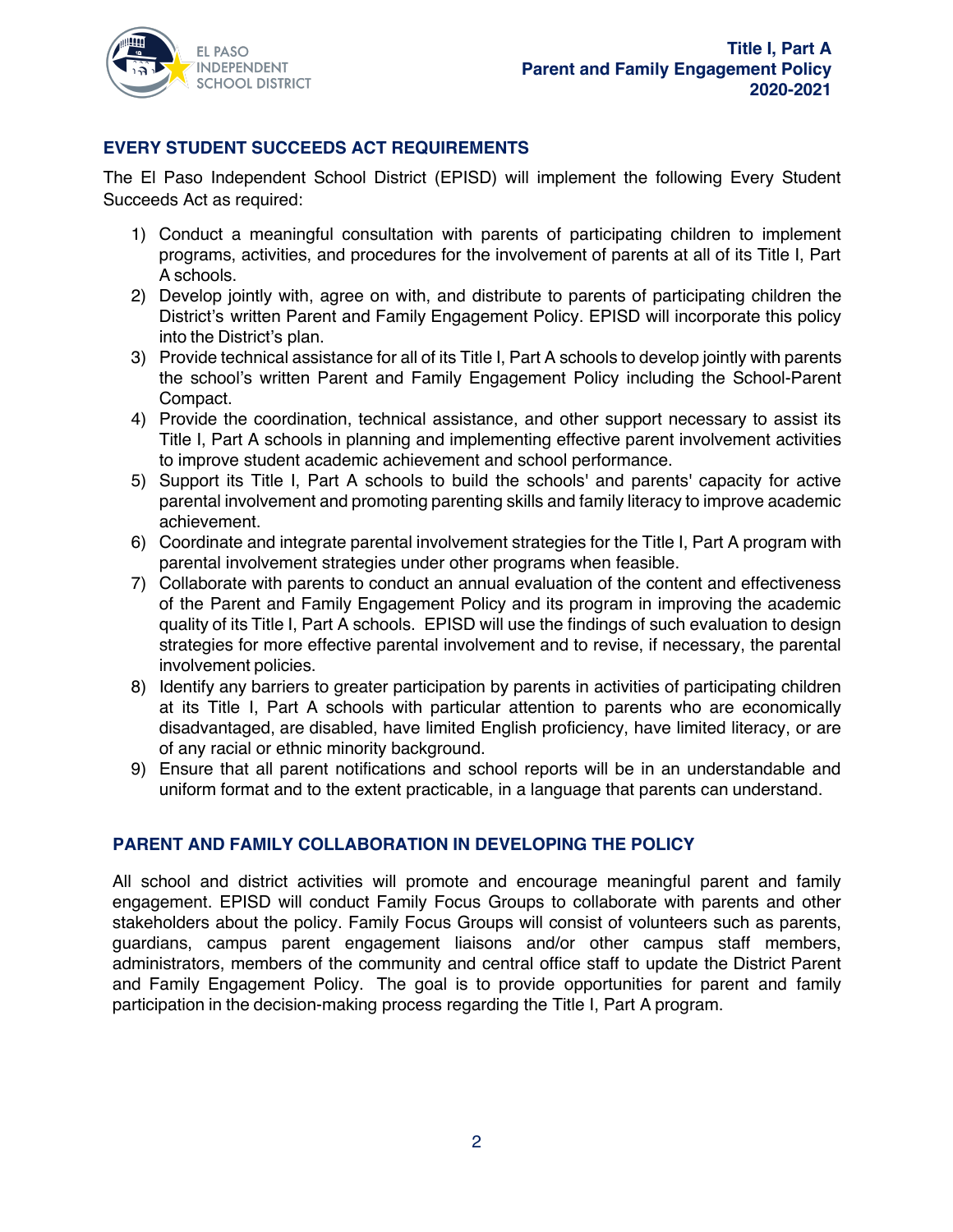

## **CAPACITY BUILDING AND COORDINATION**

The purpose of capacity building is to facilitate sustained family engagement that is linked to academic and social-emotional learning. Capacity building activities and workshops (i.e. Back to School Basics, Family Literacy Series, Social Emotional Learning Parent Connection, Student-Led Conferences and Homework Help) will be provided to parents and families to increase academic achievement through districtwide and campus efforts. EPISD will coordinate these efforts and strategies with other federal and state programs as appropriate.

#### **STAFF-PARENT/FAMILY COMMUNICATION**

For Title I, Part A campuses, communication with parents and families is critical. To facilitate effective and timely communication between parents, families and school personnel, schools may utilize the following strategies: monthly newsletters, written notifications, phone calls, emails, social media applications and podcasts. Communication between parents, families and school personnel must be in the language parents understand. To better facilitate campus-parent/family communication, EPISD will provide training for school personnel on how to effectively communicate with parents.

#### **SCHOOL-PARENT COMPACTS**

A School-Parent Compact is an agreement that outlines how parents, staff, and students will share responsibility for improved academic achievement. Each school must share the responsibility with parents for high student academic performance by developing a School-Parent Compact cooperatively and collaboratively with parents.

Parents will receive the School-Parent Compact from their child's school with a list of responsibilities. Teachers will support students and families in establishing academic goals. Teachers, parents, and students will each have specific responsibilities for helping students achieve their goals. Student responsibilities may vary by grade level. Communication between parents and school personnel must be in the language parents understand.

The School-Parent Compact is strongly encouraged to be discussed at all school events. In elementary schools the School-Parent Compact shall be discussed, at least annually, at parentteacher conferences as the compact relates to the individual child's achievement, as per the direction of the United States Department of Education.

### **ANNUAL MEETING FOR TITLE I, PART A PARENTS (TO BE HELD DISTRICTWIDE AND IN EACH SCHOOL)**

The District will provide training for schools on Title I, Part A Section 1116 and best practices in conducting the Title I, Part A, annual meetings where parents and families are informed on how funds are used on their campus for parent and family engagement activities. Each school in the District must conduct an annual Title I Parent Meeting, separate from fall and/or spring Parent Teacher Conferences or any other school/parent meeting. The annual meeting must be conducted during the school day and after school, at times that are most convenient for parents.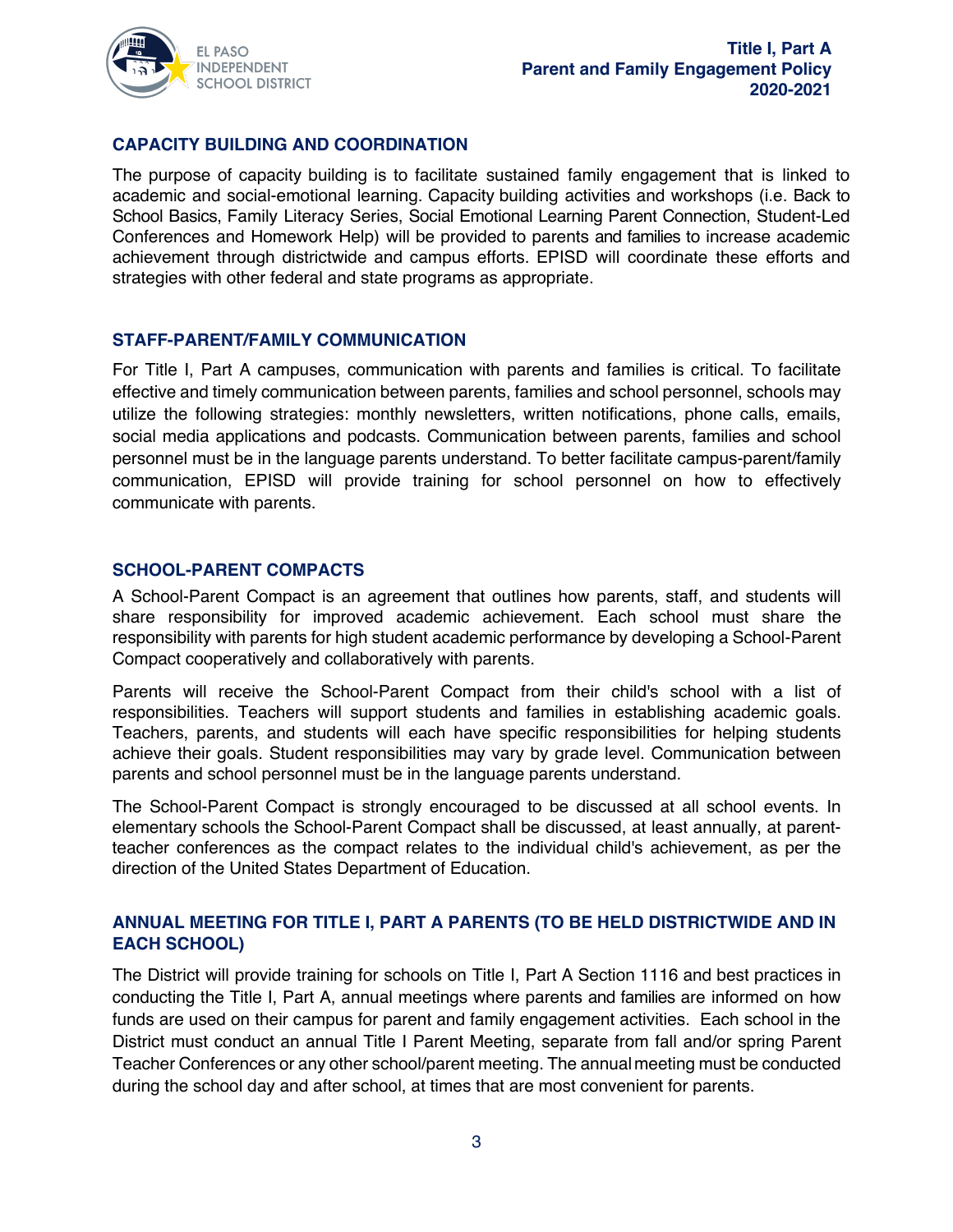

### **TYPES OF PARENT AND FAMILY ENGAGEMENT**

There are several ways in which parents and families may engage in their child's education. EPISD recognizes that parents are a child's first teachers and the values contributions that take place at home. Reading to children at home and talking with them about their education experiences and assignments are as important as volunteering at school and serving on advisory committees. Many types of parental involvement are needed in a school-home-community partnership to ensure that all children succeed. EPISD will support each Title I, Part A, school in designing meaningful ways for parents and families to be engaged in their child's education. EPISD also strongly encourages schools to solicit input from parents and families regarding topics that are of interest and reflective of their needs.

### **MATCHING PROGRAMS TO THE NEEDS OF PARENTS AND FAMILIES**

Schools will conduct a variety of workshops and programs for parents and families to enhance the levels of engagement in their child's academic and social-emotional development. Parents and families will be notified about these opportunities through the schools. Parents may also contact the Family Engagement Department at (915) 230-2553, or their local school office at any time to express an interest in a particular type of workshop or to make other suggestions.

### **EVALUATION**

In collaboration with parents, EPISD will conduct an annual evaluation of this policy to review the content and effectiveness of the family engagement program. Parent and family input will be critical in this process. Additionally, EPISD will evaluate the Title I, Part A Parent and Family Engagement Program by collecting information from a variety of parent and family surveys. The parent and family survey results will measure any increase in parental involvement and identify any barriers to effective parent and family participation. Based on parent and family feedback, the District will review and revise, as necessary, the Parent and Family Engagement Policy on the basis of this annual review.

### **CONCLUSION**

EPISD is dedicated to creating the conditions for an effective home-school partnership at all schools. Parents and families are encouraged to share their time, talents and expertise to strengthen the partnership and contribute directly to the education of their children. It is only through partnership and shared responsibility that the mission of the District may be realized, and the community may thrive.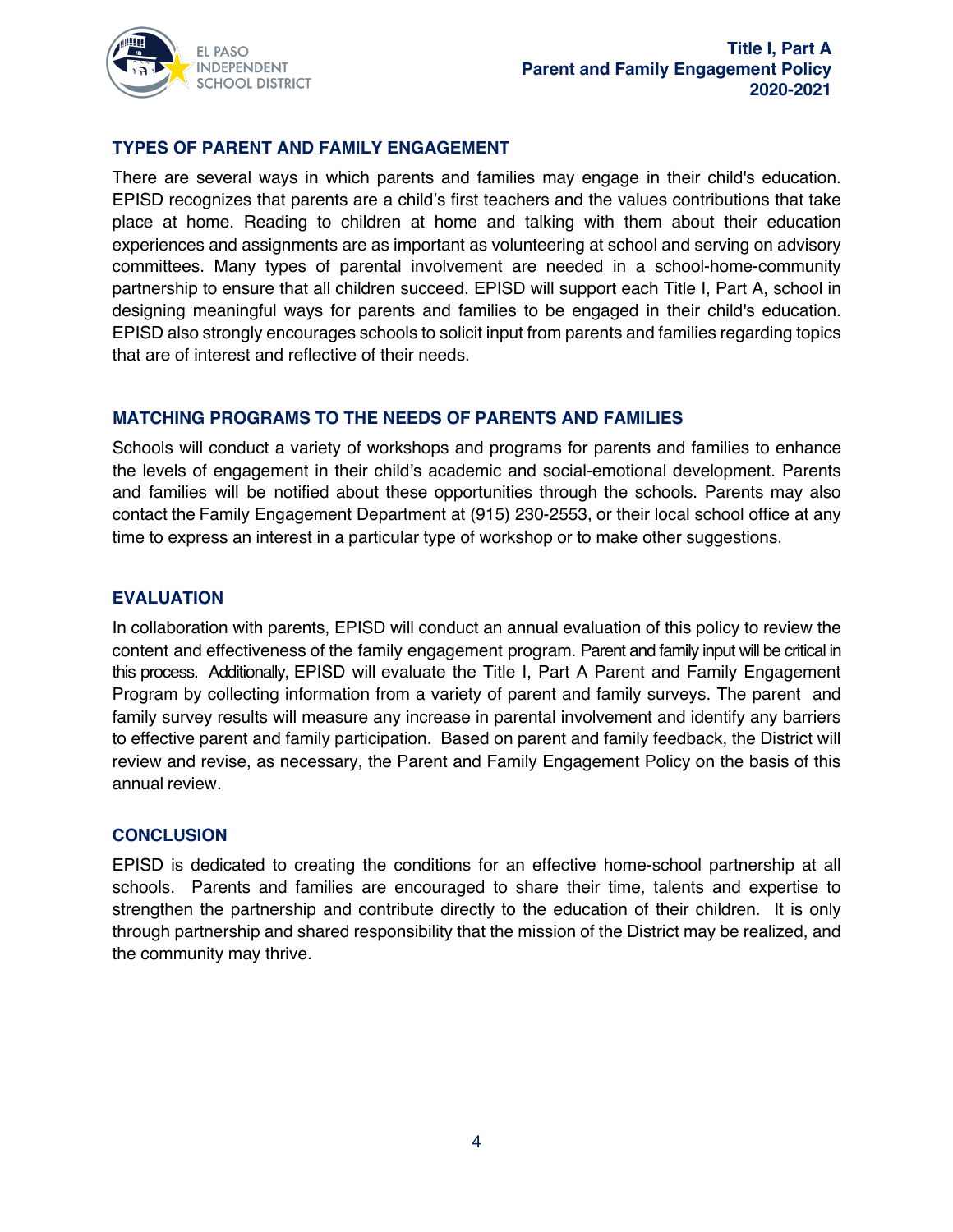

# **NUESTRO PROPÓSITO**

El Distrito Escolar Independiente de El Paso (EPISD) está comprometido a asociarse con padres, estudiantes, la comunidad y otras partes interesadas para mejorar el rendimiento académico de los estudiantes y el desarrollo social y emocional. La misión de EPISD es asegurar que cada estudiante graduado este preparado para la enseñanza superior y carreras para empoderarlos como ciudadanos informados y comprometidos, innovadores e impulsores de una economía robusta y bicultural. EPISD cree que los padres, como el primer maestro de sus hijos, representan un papel extremadamente importante y son socios valiosos en el proceso educativo. Se incluirá a los padres en oportunidades adecuadas en la toma de decisiones para apoyar el rendimiento académico de los estudiantes y el desarrollo social y emocional. EPISD recibe con agradecimiento la asociación con los padres en forma de comunicación regular, bidireccional y enfocada en los logros académicos y el desarrollo y apoyo social y emocional. Se le motiva fuertemente a los padres a:

- Comunicación bidireccional con el personal escolar para apoyar el éxito académico de sus hijos
- Manténgase informado sobre el progreso académico de su hijo accediendo al Portal de Padres
- Participar en el establecimiento de metas académicas para sus hijos
- Colaborar con el personal escolar para apoyar el desarrollo social y emocional de su hijo.
- Proporcionar aliento y apoyo a sus hijos como estudiante académico

Todos los estudiantes tendrán acceso equitativo a una enseñanza de calidad y a una programación académica. El plan de estudios del EPISD se basa en el Texas Essential Knowledge and Skills (TEKS) e incluye objetivos que deben enseñarse en cada nivel de grado. El aprendizaje de los estudiantes se supervisa continuamente para identificar las necesidades de apoyo y diferenciar la instrucción. EPISD proporcionará intervenciones a los estudiantes que necesiten apoyo académico adicional a través del programa Título I, Parte A y otros programas, según corresponda.

### **CREENCIAS FUNDAMENTALES SOBRE EL COMPROMISO DE LOS PADRES Y LA FAMILIA**

- Todas las familias tienen sueños para sus hijos y quieren lo mejor para ellos.
- Todas las familias tienen la capacidad de apoyar el aprendizaje de sus hijos.
- Los padres, las familias y el personal escolar son socios iguales en la educación del niño.
- La responsabilidad de establecer colaboraciones entre la escuela y el hogar recae principalmente en el personal escolar, especialmente en los líderes de las escuelas.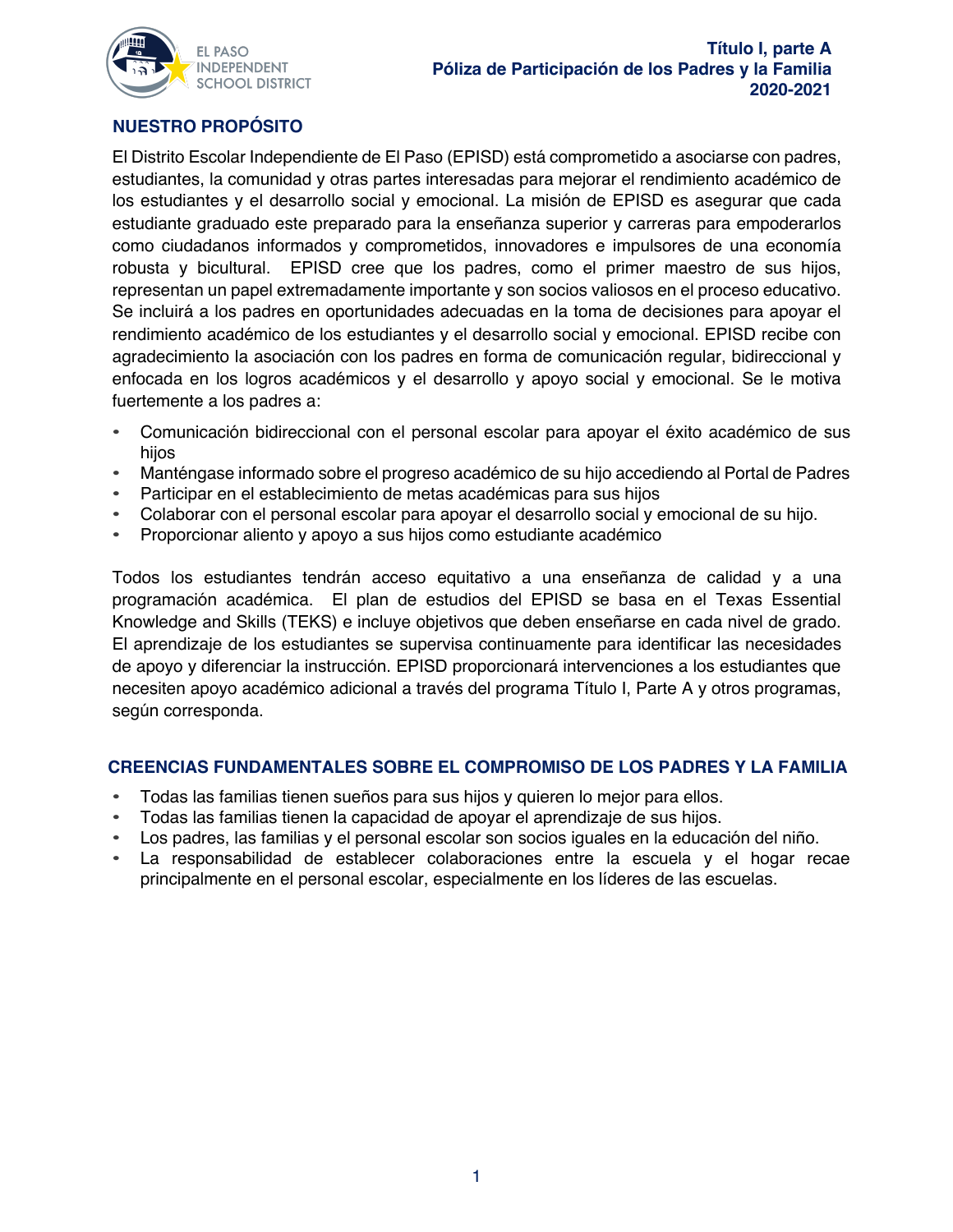

# **TODOS ESTUDIANTES CUMPLEN LOS REQUISITOS DE LA LEY**

El Distrito Escolar Independiente de El Paso (EPISD) implementará la siguiente "Ley Cada Estudiante Tiene Éxito," según sea requerido:

- 1) Llevar a cabo una reunión significativa con los padres de los niños participantes para implementar programas, actividades y procedimientos para la participación de los padres en todas las escuelas de su Título I, parte A.
- 2) Elaborar, acordar y distribuir conjuntamente con los padres de los niños participantes la Póliza de Participación de los Padres y las Familias del distrito. El EPISD incorporará esta póliza en el plan del Distrito.
- 3) Prestar asistencia técnica a todas las escuelas de su Título I, parte A, para que elaboren conjuntamente con los padres la póliza escrita de Participación de los Padres y la Familia de la escuela, incluyendo el Pacto entre la escuela y los padres.
- 4) Proporcionar la coordinación, asistencia técnica y otro apoyo necesario para ayudar a las escuelas de su Título I, parte A en la planificación y ejecución de actividades eficaces de participación de los padres para mejorar el rendimiento académico de los estudiantes y el rendimiento escolar.
- 5) Apoyar a las escuelas de su Título I, parte A, a fin de desarrollar la capacidad de las escuelas y los padres para la participación activa de los padres y promover las aptitudes parentales y la alfabetización familiar para mejorar el rendimiento académico.
- 6) Coordinar e integrar estrategias de participación de los padres para el programa de la Parte A del Título I con estrategias de participación de los padres bajo otros programas cuando sea posible.
- 7) Colaborar con los padres para llevar a cabo una evaluación anual del contenido y la eficacia de la Póliza de Compromiso con los Padres y la Familia y su programa para mejorar la calidad académica de sus escuelas de la Parte A del Título I. El Programa utilizará las conclusiones de esa evaluación para diseñar estrategias que permitan una participación más eficaz de los padres y revisar, de ser necesario, las pólizas de participación de los padres.
- 8) Identificar los obstáculos a una mayor participación de los padres en las actividades de los niños participantes en las escuelas de su Título I, parte A, enfocando la atención en los padres de bajos recursos, discapacitados, con conocimientos limitados de inglés y alfabetización, o sean de cualquier origen racial o étnico minoritario.
- 9) Asegurarse de que todas las notificaciones de los padres y los informes escolares estén en un formato comprensible y uniforme y, en la medida de lo posible, en un idioma que los padres puedan entender.

# **COLABORACIÓN DE PADRES Y FAMILIAS EN LA ELABORACIÓN DE LA PÓLIZA**

Todas las actividades escolares y del distrito promoverán y motivara la participación significativa de los padres y las familias. EPISD llevará a cabo grupos focales familiares para colaborar con los padres y otras partes interesadas sobre la póliza. Los Grupos de Enfoque Familiar consistirán en voluntarios como padres, tutores, enlaces de compromiso de padres del campus y/u otros miembros del personal del campus, administradores, miembros de la comunidad y personal de la oficina central para actualizar la Póliza de Compromiso de Padres y Familia del Distrito. El objetivo es proporcionar oportunidades para la participación de los padres y la familia en el proceso de tomar decisiones con respecto al programa de la Parte A del Título I.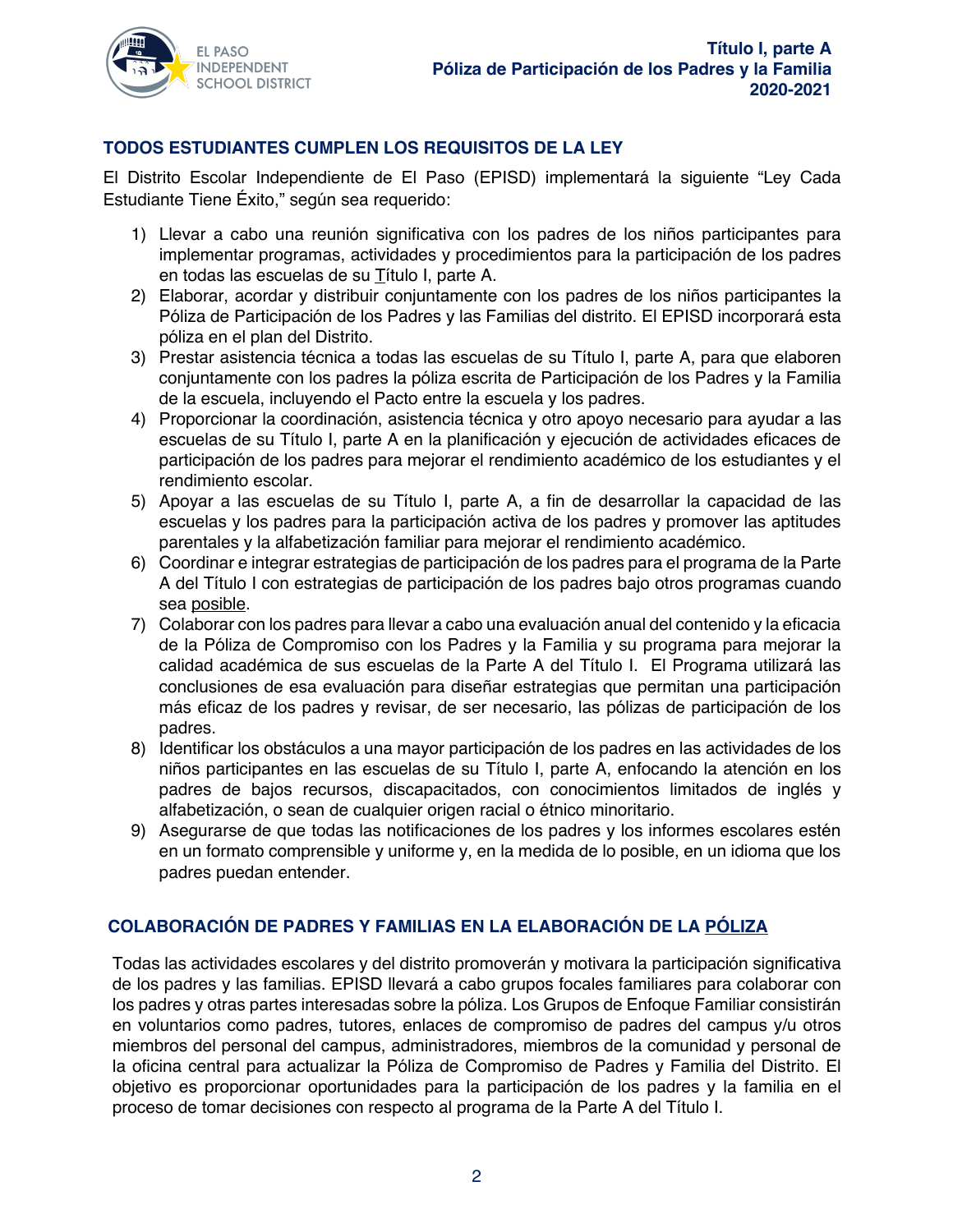

# **CONSTRUYENDO LA CAPACIDAD Y COORDINACIÓN**

El propósito de construir la capacidad es facilitar una participación familiar sostenida vinculada al aprendizaje académico y socioemocional. Actividades y talleres de capacitación (ej. Volver a lo básico de la escuela, Serie de alfabetización familiar, aprendizaje social emocional, conexión con los padres, conferencias dirigidas por los estudiantes y ayuda con los deberes) se proporcionará a los padres y las familias para aumentar el rendimiento académico a través de esfuerzos distritales y campus. EPISD coordinará estos esfuerzos y estrategias con otros programas federales y estatales según corresponda.

### **COMUNICACIÓN ENTRE EL PERSONAL Y LOS PADRES/LA FAMILIA**

Para las escuelas que participan en el programa del Título I, parte A, la comunicación con los padres y las familias es crítica. Para facilitar una comunicación eficaz y oportuna entre los padres, las familias y el personal escolar, las escuelas pueden utilizar las siguientes estrategias: boletines mensuales, notificaciones escritas, llamadas telefónicas, correos electrónicos, aplicaciones de redes sociales y podcasts. La comunicación entre los padres, las familias y el personal escolar debe estar en el idioma que los padres entienden. A fin de facilitar mejor la comunicación entre los padres/las familias del campus, el EPISD proporcionara entrenamientos al personal escolar sobre cómo comunicarse eficazmente con los padres.

### **PACTOS ENTRE ESCUELA Y PADRES**

Un Pacto Escuela-Padres es un acuerdo que describe cómo los padres, el personal y los estudiantes compartirán la responsabilidad de mejorar el rendimiento académico. Cada escuela debe compartir la responsabilidad con los padres por el alto rendimiento académico de los estudiantes mediante el desarrollo de un Pacto Escuela-Padres en cooperación y colaboración con los padres.

Los padres recibirán el Pacto Escuela-Padres de la escuela de su hijo con una lista de responsabilidades. Los maestros ayudarán a los estudiantes y las familias a establecer metas académicas. Los maestros, padres y estudiantes tendrán responsabilidades específicas para ayudar a los estudiantes a alcanzar sus metas. Las responsabilidades de los estudiantes pueden variar según el nivel de grado. La comunicación entre los padres y el personal escolar debe estar en el idioma que los padres entienden.

Se recomiende que el Pacto entre la escuela y los padres se examine en todas las actividades escolares. En las escuelas primarias, el Pacto Escuela-Padres se debatirá, al menos una vez al año, en las conferencias de padres y maestros, ya que el pacto guarda relación con el rendimiento individual del niño, según la dirección del Departamento de Educación de los Estados Unidos.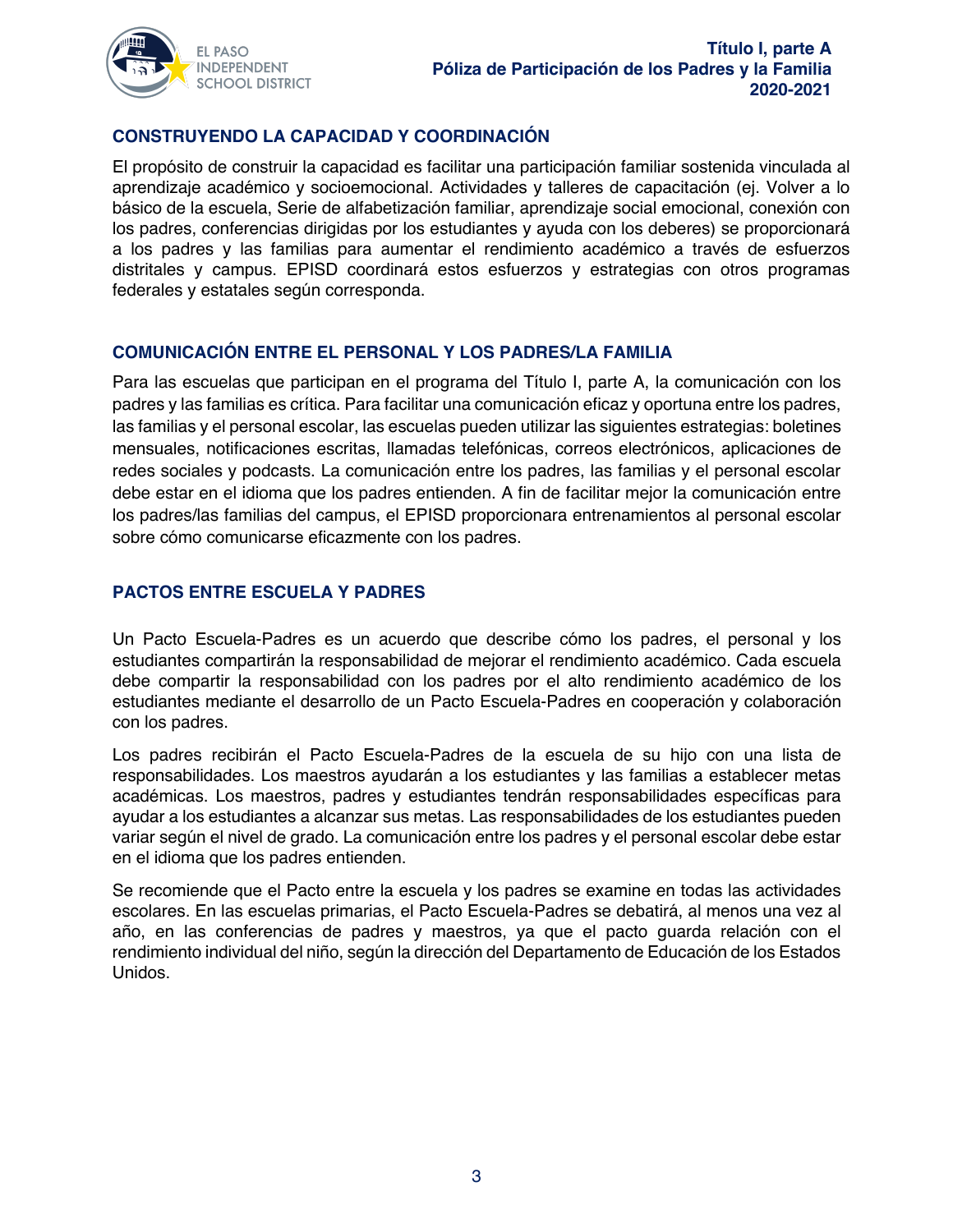

# **REUNIÓN ANUAL PARA LOS PADRES DEL TÍTULO I, PARTE A (QUE SE REALIZARÁ EN TODO EL DISTRITO Y EN CADA ESCUELA)**

El Distrito impartirá capacitación a las escuelas sobre la sección 1116 de la parte A del Título I y las mejores prácticas en la realización de las reuniones anuales de la parte A del Título I, en las que se informará a los padres y las familias sobre la forma en que se utilizan los fondos en su campus para actividades de participación de los padres y la familia. Cada escuela en el Distrito debe llevar a cabo una Reunión anual de Padres del Título I, separada de las conferencias de Padres de otoño y/o primavera o cualquier otra reunión de padres/escuela. La reunión anual debe realizarse durante el día escolar y después de la escuela, en los momentos más convenientes para los padres.

### **TIPOS DE COMPROMISO DE LOS PADRES Y LA FAMILIA**

Hay varias maneras en que los padres y las familias pueden participar en la educación de sus hijos. El EPISD reconoce que los padres son los primeros maestros de un niño y las contribuciones de valores que tienen lugar en el hogar. Leer a los niños en casa y hablar con ellos sobre sus experiencias y tareas educativas son tan importantes como ser voluntario en la escuela y servir en comités asesores. Se necesitan muchos tipos de participación de los padres en una asociación entre la escuela, el hogar y la comunidad para garantizar que todos los niños tengan éxito. El EPISD apoyará a cada escuela del TítuIo I, parte A, en el diseño de formas significativas para que los padres y las familias participen en la educación de sus hijos. El EPISD también alienta encarecidamente a las escuelas a que los padres y las familias en relación propongan sugerencias de temas de interés y que reflejen sus necesidades.

### **PROGRAMAS DE ADAPTACIÓN A LAS NECESIDADES DE LOS PADRES Y LAS FAMILIAS**

Las escuelas llevarán a cabo una variedad de talleres y programas para padres y familias para mejorar los niveles de participación en el desarrollo académico y social-emocional de sus hijos. Los padres y las familias serán notificados sobre estas oportunidades a través de las escuelas. Los padres también pueden comunicarse con el Departamento de Compromiso Familiar al (915) 230-2553, o con su oficina escolar local en cualquier momento para expresar su interés en un tipo particular de taller o para hacer otras sugerencias.

# **EVALUACIÓN**

En colaboración con los padres, el EPISD llevará a cabo una evaluación anual de esta póliza para examinar el contenido y la eficacia del programa de participación de la familia. La contribución de los padres y la familia será fundamental en este proceso. Además, el EPISD evaluará el Programa de Participación de Padres y Familias del Título I, Parte A, con información de una variedad de encuestas de padres y familias. Los resultados de la encuesta de padres y familias medirán cualquier aumento en la participación de los padres y determinarán los obstáculos que se oponen a la participación efectiva de los padres y la familia. Sobre la base de los comentarios de los padres y las familias, el Distrito examinará y revisará, según sea necesario, la póliza de participación de los padres y las familias anualmente.